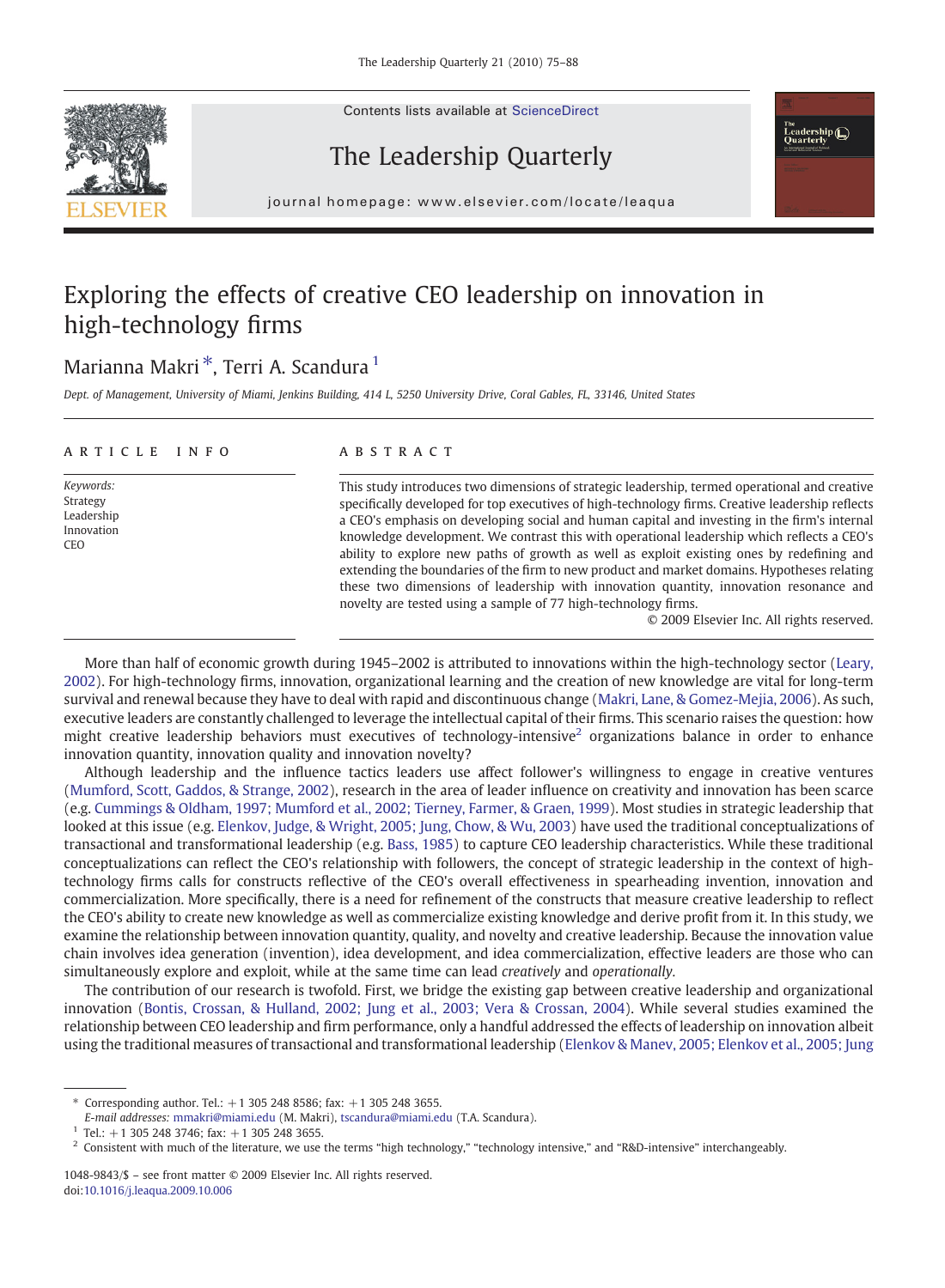[et al., 2003; Vera & Crossan, 2004](#page--1-0)). Second, we develop a perspective on creative leadership that complements existing theories (e.g. personality theory, transformational/transactional leadership theory, visionary leadership theory, theory of cognitive complexity, social intelligence, and behavioral complexity, [Cannella & Monroe, 1997; Boal & Hooijberg, 2000\)](#page--1-0), while better representing the essence of strategic leadership for high-technology firms. Simply put, the goal of this study is to attend to existing gaps in the literature between creative leadership and innovation using a sample of high technology, knowledge-intensive firms to examine what leadership characteristics are significant for executives in high-technology firms.

Innovation and the associated scientific and technological knowledge it involves have increasingly become important features for value creation in many industries; R&D investments are one of the most important decisions that executives of hightechnology firms must make [\(Greve, 1998](#page--1-0)). First, it is important to define innovation. We espouse the 1991 OECD definition of innovation as: "an iterative process initiated by the perception of a new market and/or service opportunity for a technology-based invention which leads to development, production and marketing tasks striving for the commercial success of the invention" ([Garcia & Calantone, 2002](#page--1-0); p. 112). This definition suggests that the process of innovation starts with idea generation, then moves to idea development which involves the technological development of an invention and ends with the commercialization of that invention and the diffusion to end-users ([Hansen & Birkinshaw, 2007; Mumford et al., 2002](#page--1-0)). Stated differently, at the origin of the innovation value chain are inventions, and while innovations and inventions are related, they are not identical. The distinction is that innovation is a "process that begins with an invention, proceeds with the development of the invention and results in the introduction of a new product, process, or service to the marketplace [\(Edwards & Gordon, 1984](#page--1-0); p. 1)" ([Acs & Audretsch, 2005](#page--1-0)). While innovation refers to the development and commercialization of an invention, invention refers to the act of creating something new ([Ahuja & Lampert, 2001\)](#page--1-0). We adopt this conceptualization and suggest that innovation quantity, quality, and novelty will be the outcomes of this three-step innovation value chain.

We introduce two dimensions of strategic leadership, termed *creative* and *operational*, to suggest that an effective leader is one who is able to simultaneously invent, develop, and commercialize. More specifically, our conceptualization of operational leadership reflects a CEO's ability to sense new market needs, develop new concepts for products and services, and increase the firm's knowledge diversity by diversifying into new products/markets via mergers, alliances, or acquisitions. Advances often emerge from the margins of a knowledge field ([Kuhn, 1970](#page--1-0)) thus a successful operational leader would be a good scout in terms of identifying important advances. Further, because organizations must exploit existing knowledge stocks as well as explore new knowledge paths, an effective operational leader plays a boundary spanning role. A high-technology firm may produce a large number of inventions, but these may be of little value unless the CEO is able to push them through the pipeline, commercialize them, and derive a profit from them. As projects move to the development and implementation phase, an effective leader demonstrates operational skills in terms of securing resources, and communicating with external constituencies (e.g. FDA) to manage the project development cycle ([Mumford et al., 2002](#page--1-0)). Put differently, a CEO who exhibits characteristics of operational leadership would have an external focus when it comes to innovation and would be skilled at communicating with the external environment and broadening the firm's knowledge-creation opportunities by external knowledge acquisition.

Creative leaders, on the other hand, tend to be characterized by a focus on developing human and social capital as well as the ability to create a supportive environment within the organization ([Mumford et al., 2002](#page--1-0)). They tend to focus on expanding the firm's existing knowledge stocks internally and they are skilled at stimulating creative staff intellectually, trusting and supporting them, and providing them latitude. Further, they promote individual initiative while promoting integration of group activities and teamwork [\(Mumford et al., 2002\)](#page--1-0). Several studies support that an organization's climate for innovation is an important determinant of innovation ([Bain, Mann, & Pirola-Merlo, 2001; Jung et al., 2003; Scott & Bruce, 1994](#page--1-0)). [Hambrick, Black,](#page--1-0) [and Fredrickson \(1992\)](#page--1-0) found that high-technology firms benefit from CEOs who are capable of fostering innovation by "catalyzing and exploiting the talents of the firm's technical professionals …these [successful] CEOs are very collaborative, openmined, and energetic. Even though these seem like universally ideal qualities for a CEO, they appear to be particularly important in the high-technology firm which has to deal with rapid and discontinuous change, with value-creation hinging on a staff of highgrade technical professionals" (p. 11). Similarly, in a series of case studies of Japanese high-technology firms, [Kodama \(2005\)](#page--1-0) found that the most important determinant of CEO success in those firms is "building a knowledge-creation environment" (p. 153).

The first step in the innovation value chain, idea generation, is distinct from the other two in that it is the most people-centered and internally-focused. In contrast, idea development and commercialization, involve facilitating development either by securing resources internally or acquiring them externally as well as expanding the firm's reach to new markets. Being able to shift from new knowledge creation and exploration, to new knowledge application and exploitation highlights the challenge of leading effectively in high-technology firms. Because of the synergistic benefit between creative and operational leadership, there is a need to manage the balance between the two. [Tushman and O'Reilly \(1996\)](#page--1-0) suggest that an ambidextrous firm able to simultaneously explore and exploit, able to simultaneously invent and innovate, will outperform firms that emphasize one at the expense of the other. Simply put, CEOs who are able to simultaneously focus on the external and internal environment, will be more effective leaders.

#### 1. Theory development and hypotheses

There are various definitions of strategic leadership in management research. Strategic leadership has been defined as "a person's ability to anticipate, envision, maintain flexibility, think strategically, and work with others to initiate changes that will create a viable future for the organization" [\(Ireland & Hitt, 1999](#page--1-0); p. 45). It has also been defined as the creation of an overall sense